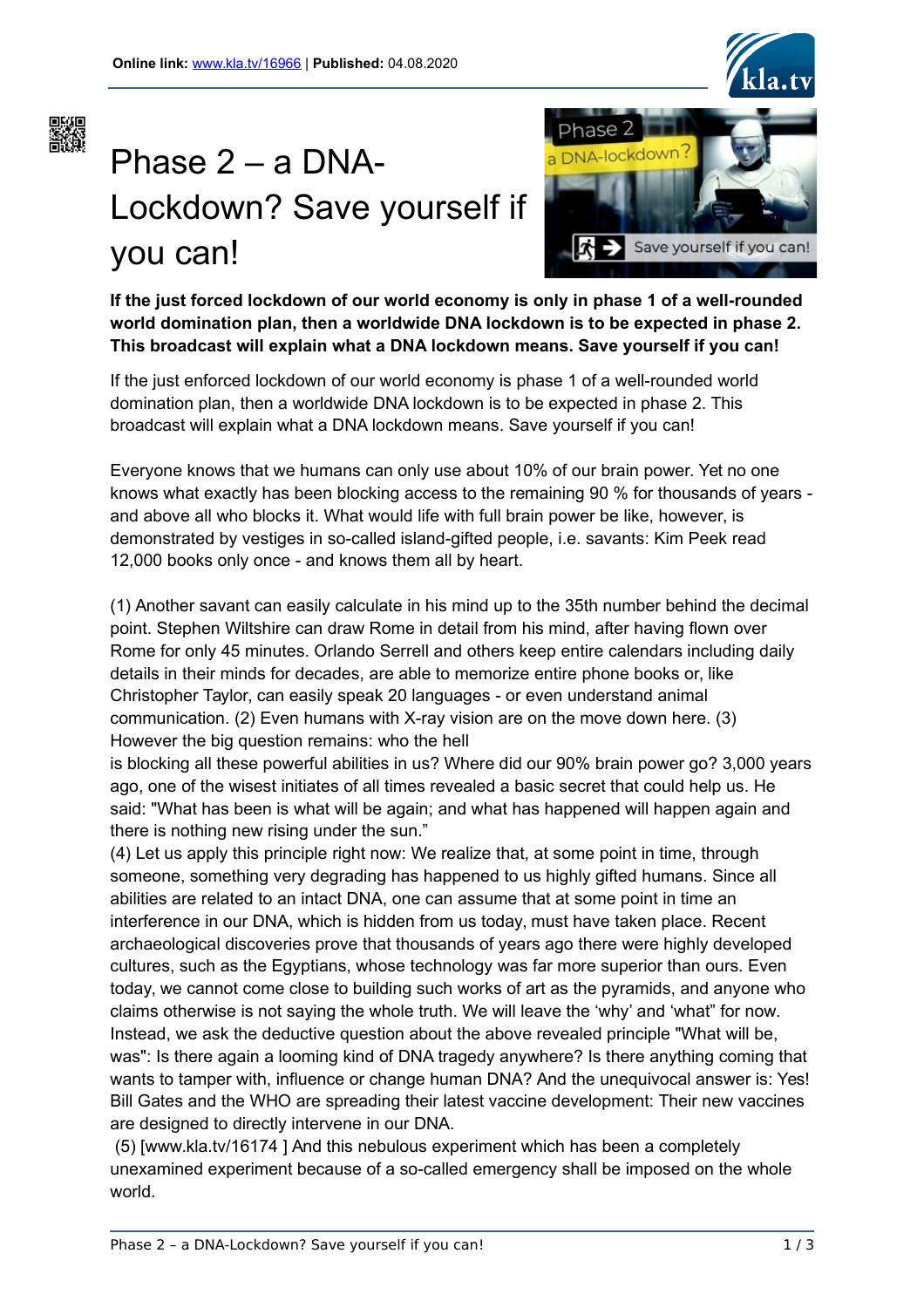

A direct intervention in the DNA of all humans - through compulsory vaccination - must urgently be forbidden! Only God and the devil know whether this coercive decree will furthermore lead to a DNA lockdown in all of us. One thing is certain: "What has been is what will be again..." That means that humanity was once before highly developed and has lost its highest talent in exactly this way: A forced intervention in their DNA would have led to the loss of intelligence and ability of the great mass by about 90 %. Who could be interested in such a reduction of our mostly divine talent? The principle "What will be, has been there before" applies. It is obvious from history that the ruling elites have always been interested in as many cheap slaves as possible. These should not be too intelligent so they won't take their fate into their own hands, but also not too stupid, so they will take care of themselves and adapt.

At all times, some of the elites openly referred to all people outside their circle as "animals or stupid cattle".

Today such elites acquire machines that use artificial intelligence to control and monitor profane people.

In China, robots are already rolling through business premises and streets, for example, monitoring the corona protection measures and intervening automatically if people do not keep the ordered distance, do not wear masks, get together in large groups - and much more. Bill and Melinda Gates, together with their WHO, spread the message that there will be no normality until the whole world population is vaccinated with their DNA-modifying vaccine.

(6) What does that tell us? Or, in other words: What could this lead to? It means that in the near future a big part of humanity could have its intelligence reduced to even less than 10%, so that artificial intelligence, i.e. robots, can take the lead. Such horror scenario could degenerate into the greatest slave trade of all time. There is proof that today's slave trade is greater than any other time in history.

In addition to hundreds of millions 1-dollar workers, trafficking with women, sex slaves and the like, one also has to remember about the countless children in developing countries who have to dig for gold, silver, cobalt in the deep underground earth holes.

Once again, what sounds like science fiction is unfortunately bitter reality: A new world government with its new world order is about to proclaim itself - a world government that has already unashamedly announced a compulsory DNA-modifying vaccination.

So save yourself if you can! The only way we can still be saved is by widely spreading broadcast programs like this one and informing our fellow men about what the new world domination of the Big Pharma, i.e. the domineers of the WHO, the Bill & Melinda Gates Foundation, etc. are up to for the whole of humanity. In order to do this, make use of all suitable materials from all independent enlighteners on the internet.

**from is.**

## **Sources:**

(1) FOCUS Online:

[https://www.focus.de/gesundheit/ratgeber/gehirn/tid-12850/inselbegabung-der-mega-savant-kim](https://www.focus.de/gesundheit/ratgeber/gehirn/tid-12850/inselbegabung-der-mega-savant-kim-peek-1951-bis-2009-salt-lake-city-usa_aid_355177.html)[peek-1951-bis-2009-salt-lake-city-usa\\_aid\\_355177.html](https://www.focus.de/gesundheit/ratgeber/gehirn/tid-12850/inselbegabung-der-mega-savant-kim-peek-1951-bis-2009-salt-lake-city-usa_aid_355177.html)

(2) Dokumentarfilm: "Expedition ins Gehirn": 00:35 ff - 01:53 Orlando Serrell -02:40 Kim Peek – 04:20 Stephen Wiltshire – 05:45 Matt Savage – 07:05 Alonso Clemons – 07:50 Christopher Taylor

(3) Natasha Demkina – das Mädchen mit dem Röntgenblick,( Original: The Girl